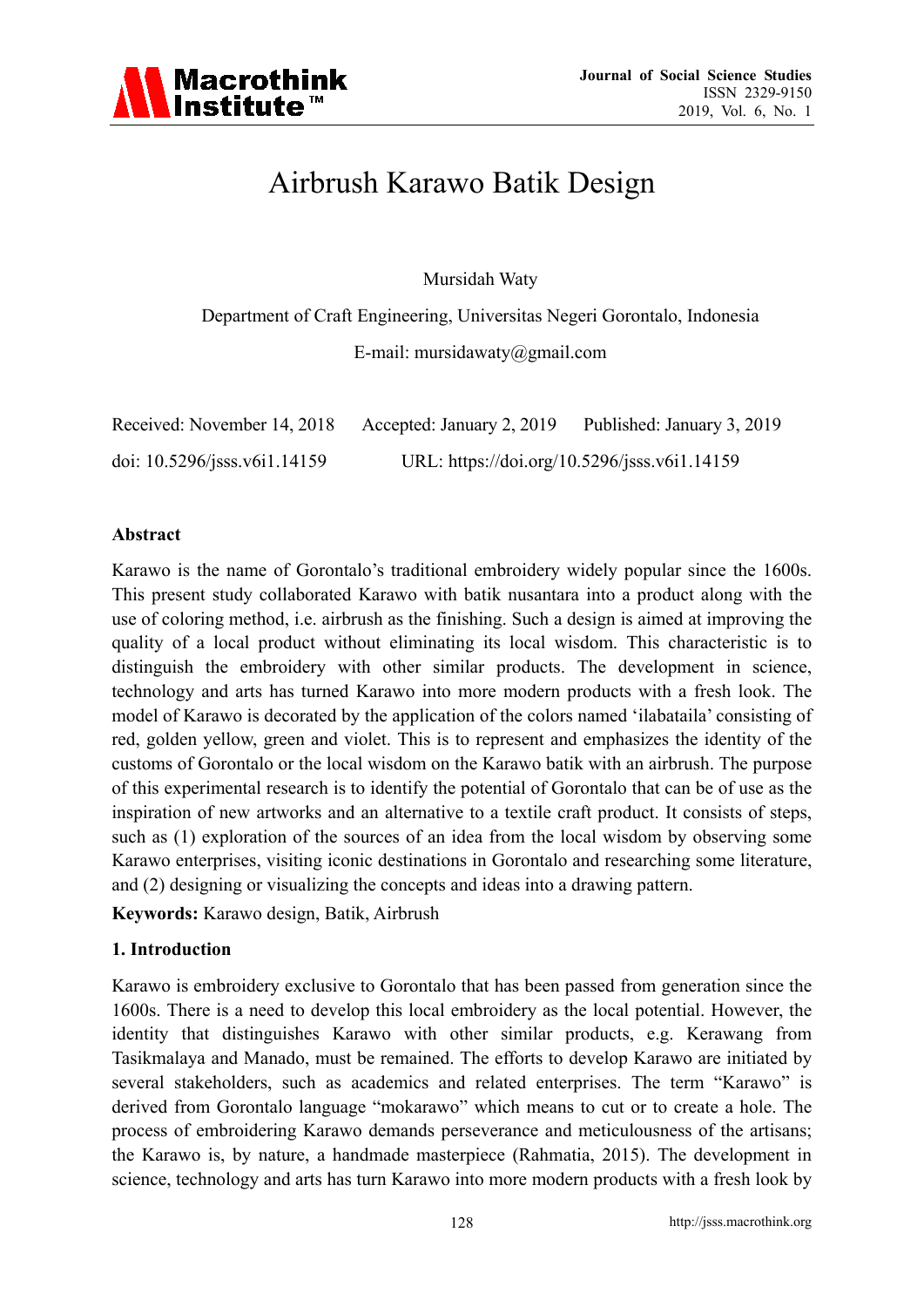

integrating the value of nusantara, such as batik and using airbrush as its finishing (Mursidah, 2017). The model of Karawo is decorated by the application of the colors named 'ilabataila' consisting of red, golden yellow, green and violet as it represents and emphasizes the identity of the customs of Gorontalo or the local wisdom on the Karawo batik with an airbrush. Such decoration is expected to produce a superior product that isreflecting the local culture of Gorontalo and to add variety and richness of the culture of nusantara.

The implementation of airbrush on Karawo batik is proposed by the previous research, i.e. the use of coloring technology of airbrush to improve the quality of textile products (Mursidah, 2016). This idea functions as the grounding in conceptualizing the design of new Karawo. The objective of the design is also to explore and promote the creativity of Karawo artisans in Gorontalo. The airbrush batik is applied on a Karawo embroidery and the cloth that retain the characteristics, i.e. the technique and the appearance, of the embroidery. Batik with airbrush coloring is similar to dyeingtechnique where it produces beautiful color gradations widely used in contemporary batik clothing. Creativity, imagination, skills in applying airbrush and insight of textile products are required to create a quality, new model of Karawo. This Karawo is expected to inspire others to improve this traditional embroidery by which it promotes the local product nation-wide and increases the economy of the artisans of Karawo.

# **2. Method**

This research is experimental research on the creation of crafts (Gustami, 2004) consisting of procedures, i.e. exploration, planning, conceptualization and evaluation. The data were from observation, literature review, and documentation. The primary data of this research were collected firstlythrough observation and survey in some Karawo enterprises and boutiques. Following this step was observing some iconic sites of Gorontalo and the ornaments in the traditional house of Dulohupa, religious tourism sites, and the local libraries. This is to explore the ideas prior to designing the new Karawo. The secondary data were the information regarding the process of creating Batik and the airbrush coloring in vocational high school SMK Negeri 4, Department of Textile and automotive garages respectively. Furthermore, the data regarding the market share opportunities of the Karawo embroidery were collected. This is to identify the interest of the people in Gorontalo regarding the embroidery.

The data from the observation and interview were further analyzed accordingly. The result of this process was organized in a systematic study to ease the process of summing up. The conclusion was further analyzed and it functioned as the basics in the experiment or the creation of the Karawo batik.

# **3. Results and Discussion**

# *3.1 Karawo Design*

The design is a part of visual arts embedding the insight of its elements and principles. Such an insight is crucial to creating a better design. In addition, it should be noticed that design results in an artwork; this artwork is a conceptualization of the vision and feeling of the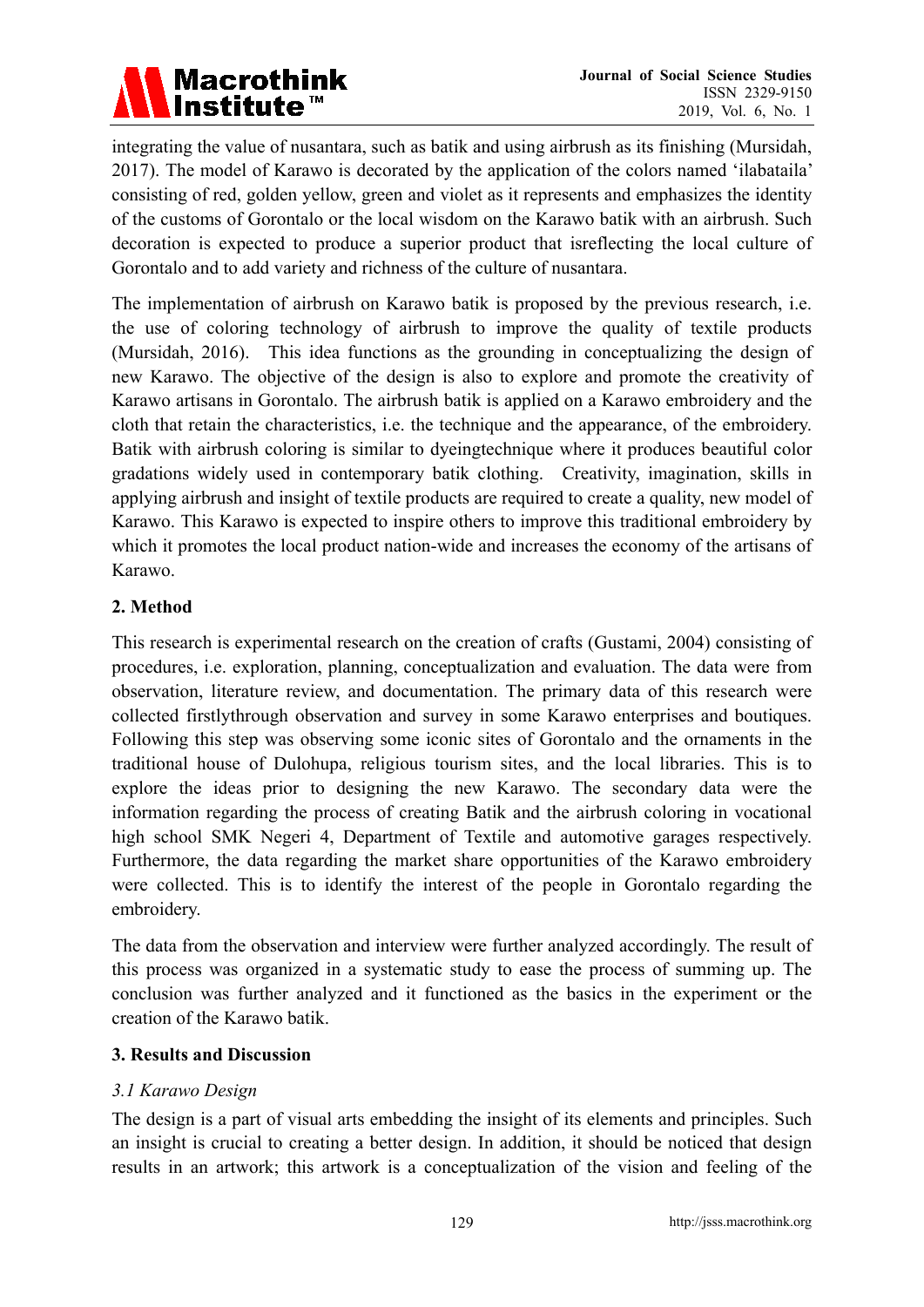designer. These concepts are applied in designing *karawo* batik using an airbrush to conceptualize new embroidery without eliminating the essence of karawo. The designing process considers the motif and the process of creating the materials of the clothing, especially the use of chemical components or the color composition.

Karawo is among decorative fabrics with varied motifs and colors designed according to the preferences of the user or embroider. Such motifs reflect the adaptation and expression, as well as the embodiment of both modern and traditional motifs (Isnawati, 2018). Karawo, the traditional embroidery of Gorontalo, is originated from the term "*Mokarawo*" which means "to cut" or "to pierce" where the process of embroidering the karawo is called "kakayita" which means intertwined in the side of the piercing on the fabric. Removing the needle is permitted if the fabric is not embroidered properly. The name reflects the characteristics of the embroidery techniques where it further applied to certain fabrics and medium (Hasdiana et al., 2013). The design of the Karawo is used as the basis of the new embroidery. This process is often used in other fabrics processing the results in new materials or the development of the embroidery. Since many home enterprises produce Karawo clothing, it goes without saying that the production takes places in the non-industrial area. This enables the recycling of the design product by which it promotes the sustainability of this art industry. Optimizing such a process is among the efforts to re-create the model of the product with a fresh look.It is expected that the aforementioned efforts increase the quality and numbers of karawo embroidery.

# *3.2 Batik*

The word "batik" is originally from the Malay language "dot" or small water drop. In the Javanese language, the word "batik" is rooted in the word "amba" which means "to write" and "nitik" which means "dot." The term "to write" refers to writing by using wax. Batik is an activity of drawing dots by using "canting" (special pen) with a small tip; this activity resemblances to writing dots (Sularso et al., 2009). Regardless of its literal meaning, the principle of the term "batik" is defined as a process of wax-resist dyeing applied to the whole cloth; this process is done repetitively. The wax functions to resist the dying and to create motifs or patterns on the cloth.

Batik is an ancient traditional artwork; it has been passed from generation to generation. In addition to the symbols and meanings embedded in batik, complex processes, unique and beautiful motifs and colors amaze most people (Indarmaji, 1983). This is the reason why batik is favored as its beauty represents the past and it also signifies the development of this artwork into a community industry. The art of batik has undergone a significant development represented by international market demand. It results in an increase in the production of batik. This phenomenon has been a concern for most artisans to explore batik resulting in more varied of the types and uses of batik. Such a potential serve the grounding to collaborate batik with karawo embroidery to create new and varied clothing.

# *3.3 Airbush*

The history records that the first modern painting using airbrush has been found in the late 19th century. Airbrush, a technique of painting utilizing compressed air, was well-known since 1879. A tool named "distributor" was used to dye the paint on a painting media. This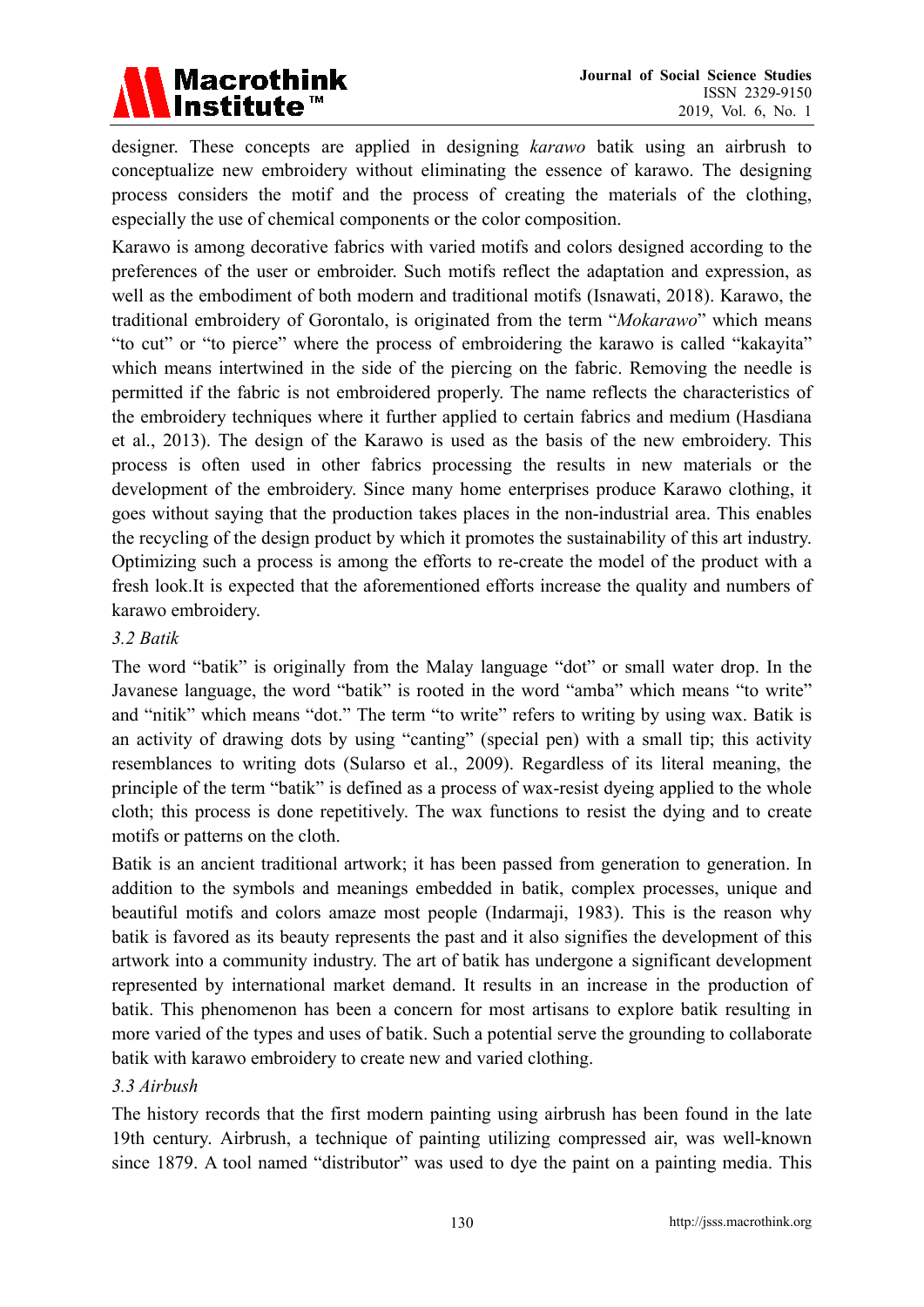

tool was invented by Abner Peeler; he dedicated his life for experimenting. Furthermore, the one who modified the tool by Peeler is Burdick. Burdick invented a more usable tool in painting employing airbrush; the shape of the tool resemblances a pen. He further got the patent for the next invention, i.e. needle control system-a system controlling the dyeing process using a needle.

In Indonesia, the airbrush technique was introduced by Dutch artisans. The artisans keep the method in secret to prevent people imitate their technique. Airbrush method is defined as a method used in a visual art utilizing compressed air in dyeing an object. Recently, this technique is widely used especially by the youths in automotive painting. This is to color their car, bike and/or helmet. A batik entrepreneur based in Yogyakarta, Hariyanto, uses a compressor if dyeing technique is used in coloring batik cloths. This results in more unique color gradations. Haryanto says that he began employing the technique for ten years; he claims "I am looking for ideas" (2010). Exploration and development of the potential and creativity have begun in the implementation of the airbrush method on karawo cloth. This is to create varied color gradations and to design contemporary motifs. Creativity, imagination, as well as the insight regarding batik using an airbrush on karawo are essential to produce quality cloths.

# *3.4 Airbush Karawo and Batik Design*

The objective of designing karawo batik airbrush is to produce a new model representing a visualized identity. Such a design serve as a basis of the concept in developing karawo embroidery. Some aspects, e.g. symbols representing particular objects or verbal symbols (words) are also considered in the concept of design. This resonates to the argument by Alfian (1997) that a concept, as an abstract idea, is a mental construction that is visualized in symbols or words. A concept is made as a guideline to designing motifs of karawo embroidery in a verbal form. Furthermore, the characteristics, advantages and the lack of the karawo (comprising motif size, motif, shape, durability, color, and the technique of embroidery) are considered in designing the concept.

The result of the identification functions as the grounding of the whole concept of karawo, especially its motif. The lack of karawo motifs is due to the inability to design and draw a pattern. On top of that, the complexity of the application of motifs is determined by the results of the cut of fabric; this also serves as the basics of designing the concept. The results of the cut of the fabric and good embroidery technique are central to producing quality karawo(Mursidah, 2017). Appropriately selecting the material of the cloth, the motifs and its application must be considered to embroider an artistic karawo. Otherwise, the results of the embroidery are not of good quality. This signifies that karawo embroidery is, without question, a complex and unique process that differs this artwork with other similar embroideries (Niswatin, 2018).A demand of airbrush dyeing is increased lately as it offers a beauty gradation with an artistic touch. This later becomes the grounding in designing the motif of karawo batik with airbrush finishing exclusive to this model that differs it with other similar cloth.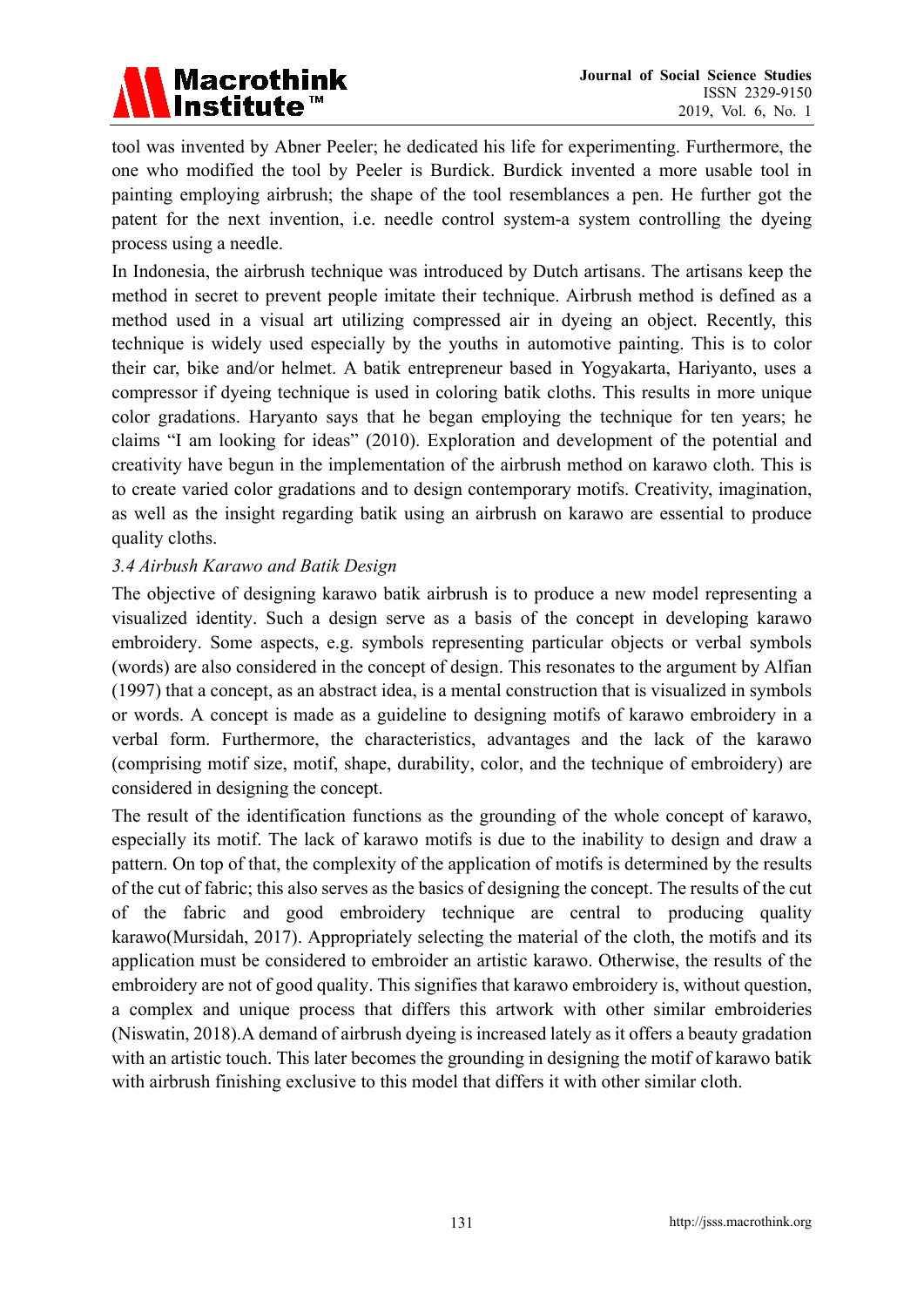

# *3.5 Designing Airbrush Karawo Batik*

The designing begins by identifying the physical characteristics of the karawo and its material to ensure the quality of the embroidery. Furthermore, the outcome of the process serves as the basis for the exploration and visualization of *karawo*batik airbrush.

# *3.6 Characteristics of Karawo Gorontalo*

Karawo as the cultural heritage holds potential as a local product that can promote the growth of the creative industry in Gorontalo. This unique embroidery demands thoroughness as the process is mostly hand-made. Each layer of fabric cloth is cut to determine the position of the motif. In other words, mistakes in this process must be avoided, especially in expensive cloth, i.e. silk cloth. The cutting process results in a tenuous fiber fabric that eases the embroidery. It is also aimed to compare horizontal and vertical fiber fabrics prior to starting embroidery the cloth with color yarns. Such characteristics of karawo are regarded as the unique artwork in Indonesia in the Nusantara Embroidery Festival at Museum Gajah, Jakarta.

Recently, there are not many people who are excel in cutting fiber fabric, especially silk fabric since it has fine and thin fibers. The material of the fiber also determines the duration of the cutting as not all fabrics are suitable for the medium of karawo. The characteristics of the karawo embroidery are provided in the following table:

| No.            | <b>Physical Traits</b>         | Characteristics                           |
|----------------|--------------------------------|-------------------------------------------|
|                | Motif size                     | Varied                                    |
| $\overline{2}$ | Shape                          | Limited, the result tends to be geometric |
| $\mathcal{R}$  | Motif                          | <b>Animals and Plants</b>                 |
| $\overline{4}$ | Durability                     | Durable                                   |
|                | Colors                         | Less innovative                           |
| 6              | Types of embroidery techniques | Ikat and Manila embroidery techniques     |
|                | Process of embroidery          | Hand-made/tend to be difficult            |

|  |  | Table 1. Characteristics of Karawo Embroidery |
|--|--|-----------------------------------------------|
|  |  |                                               |

(Taken from the research data, 2018).

The table above shows that the size of the motif is more varied, which is almost the size of the body, ranging from 90-125 cm as in karawo gown. Medium size motifs are on women's blouses and men's shirts ranging from 60-75 cm or 15-30 cm for small sizes. Such motifs are also often found on handkerchiefs, fans, and bags. In addition to the contemporary motives with the application of the symbols and icons in Gorontalo, minimalist style has been a trend for karawo embroidery with its own uniqueness. The motifs mostly adapt the shape of animals, such as fish, as it is regarded as the icon of Gorontalo. Other popular icons are also applied as the motifs in karawo embroidery. The variety of motifs of karawo tend to be geometric and rather stiff. This is due to the limited space in positioning the motifs and is considered as a result of the cut of fiber fabrics. Lack of accuracy in this process significantly affect the results of the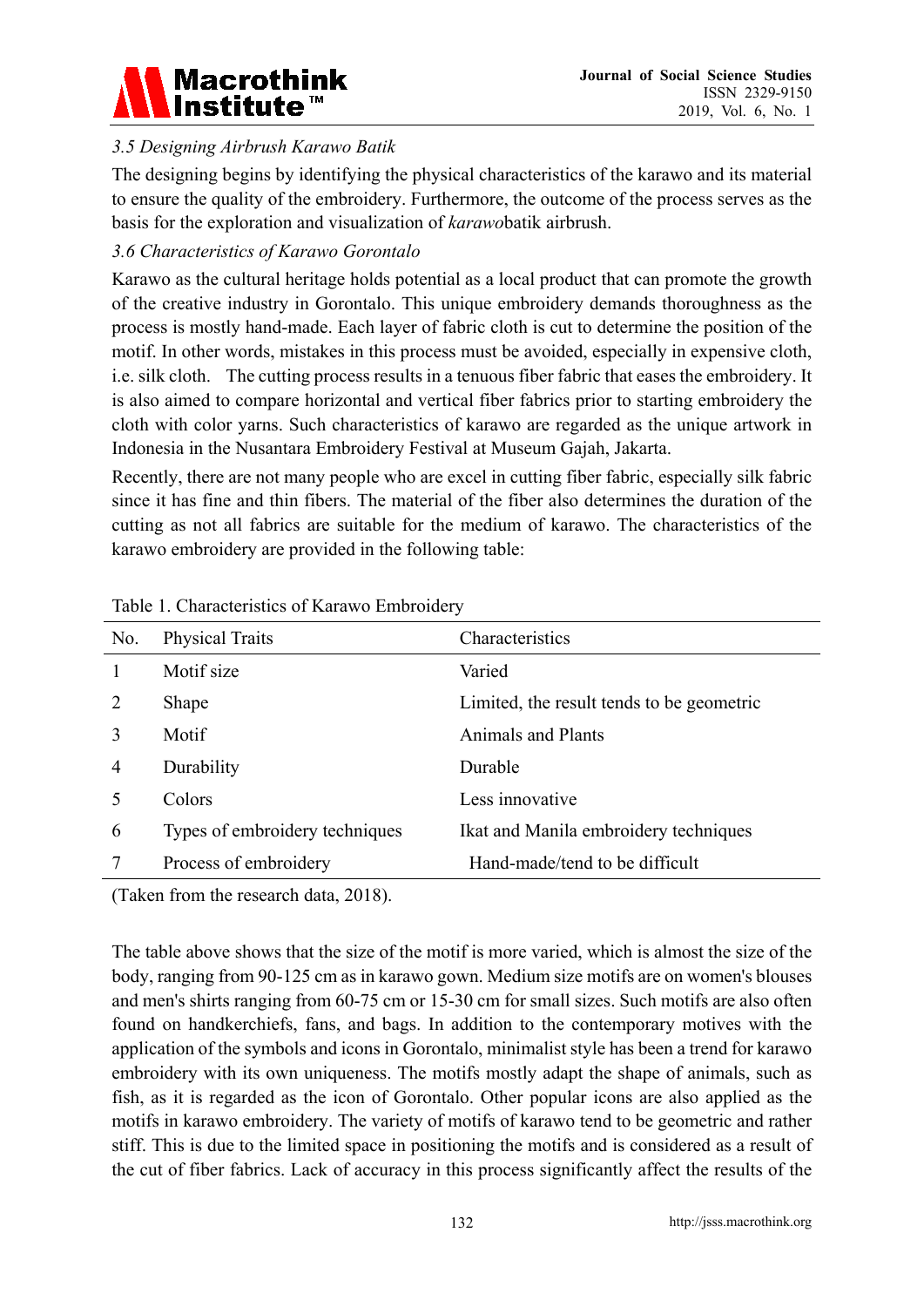

embroidery. With that being said, the cutting should not be done continuously and at the same time. This process must be done in more than one day, and it is determined by the vision of the artisans. Otherwise, it results in poor embroidery since excessive workload may damage the artisans' sight.



Figure 1. Fiber fabric cutting

(Taken from the research data, 2018).

The aforementioned situation seems to burden the artisans in cutting the fabric fiber by which it results in prolonging the duration of embroidery. Another issue is the fact that most of the karawo artisans are women part-timer; they do the embroidery in their free time. The process of fiber cutting is done during the day as it requires sufficient light. The materials of the fabric must also be taken into account in this process. The cutting for large motifs with the size 90-125cm of fabrics takes two months. YusIryantoAbas, a designer and lecturer in UniversitasNegeriGorontalo, explains the development of the motifs of karawo embroidery based on the design. A motif is considered unique if it is favored by people as the consumer. The problem is that craftsmen are less willing to work on large-size motifs. This is due to a long work process and a lack of craftsmen, especially in the fiber cutting and production. In other words, the development of the motifs of karawo depends on the ability and willingness of the artisans. This phenomenon can result in an increase in the price of production if consumers prefer new or a large-sized motif (interview, April 2017). The complexity of the motifs and the materials of the fabric also contributes to the productivity of the artisans. The problem is also due to the limited ability of artisans to design the motifs of karawo embroidery. The artisans are lack of exploration of sources of local potential ideas; they mostly use the same concept for designing the motifs.

Most of the artisans often adopt the shape of animals and flowers as these designs are widely used. This emphasizes the needs of adapting new models of karawo embroidery by exploring sources of ideas and concepts. Icons of certain brands, and the customs and the ornaments of Gorontalo offer new alternatives tothe concept of new karawo embroidery. The strength of handmade batik products is of valuable because it is not mass produced.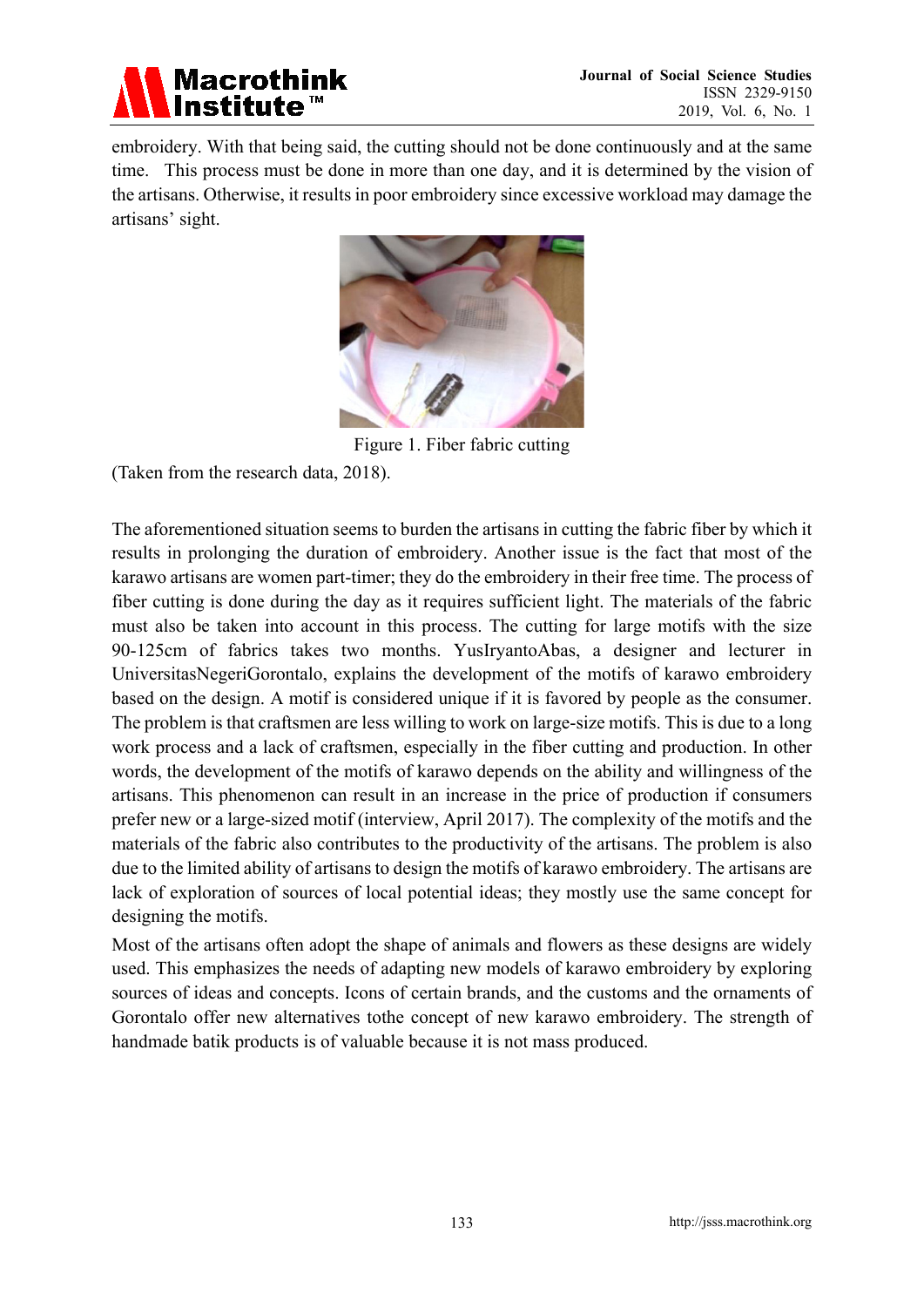



Figure 2. Karawo Embroidering

(Taken from the research data, 2018).

The complexity hindering the process of karawo embroidery is due to three factors. The first factor is the person who is responsible for designing the motifs or patterns. The second factor is the person whose job is to cut the fiber fabric as it requires certain skills . Considering the length of the pattern and the balance between the tip of the fabric fiber in embroidery is also essential. Cutting fabric fiber produces a material surface with stretched fabric fibers resembling a certain pattern. The third factor refers to the person who responsible for embroidering the cut fabric. This process employs brush and manila embroidery technique depending on the characteristics of the motifs. That complex process in karawo embroidery represents particular traits unique to this artwork.

The problems described above have resulted in the cessation of the production of the Karawo embroidery. The craftsmen have less interest in karawo embroidery due to its complexity, and it drains their energy and time. In response to this, the government and academics collaborate to promote the karawo industry to bring this artwork nation-wide. Workshops on designing motifs and techniques of karawo embroidery are among the programs initiated by the government. The effort to promote karawo embroidery started for the first time in Karawo Festival, 17-18 December 2011. This boosts the creativity of the artisans to keep designing karawo by which it draws more interest from the public as the main target of karawo cloth. As a result, the festival has been holding annually to keep promoting karawo and mediate the artisans to improve their creativity. The regional government has also endeavored to held local or national exhibition and constituting a policy to wear karawo cloth on certain occasions.

From the above discussion, it is concluded that karawo embroidery has its advantages and disadvantages. This opens a chance to fill the gap by renewing the motifs of the embroidery. It should be noted that the lack of facilities to explore the motifs and the process of fabric fiber cut may hinder the advancement of promoting karawo. Another exclusiveness of karawo embroidery is that this is a hand-made artwork with appealing motifs. To address the aforementioned issues, creativity in renewing the motifs of karawo is essential.

# *3.7 Exploration of the Design of Karawo Batik Airbrush*

The initial step is preparing the visualization of the design and the approach to accomplish it. This is done by surveying, observing, studying relevant literature, and visiting karawo enterprises, boutiques, textile shops and generating other supporting data. Following this step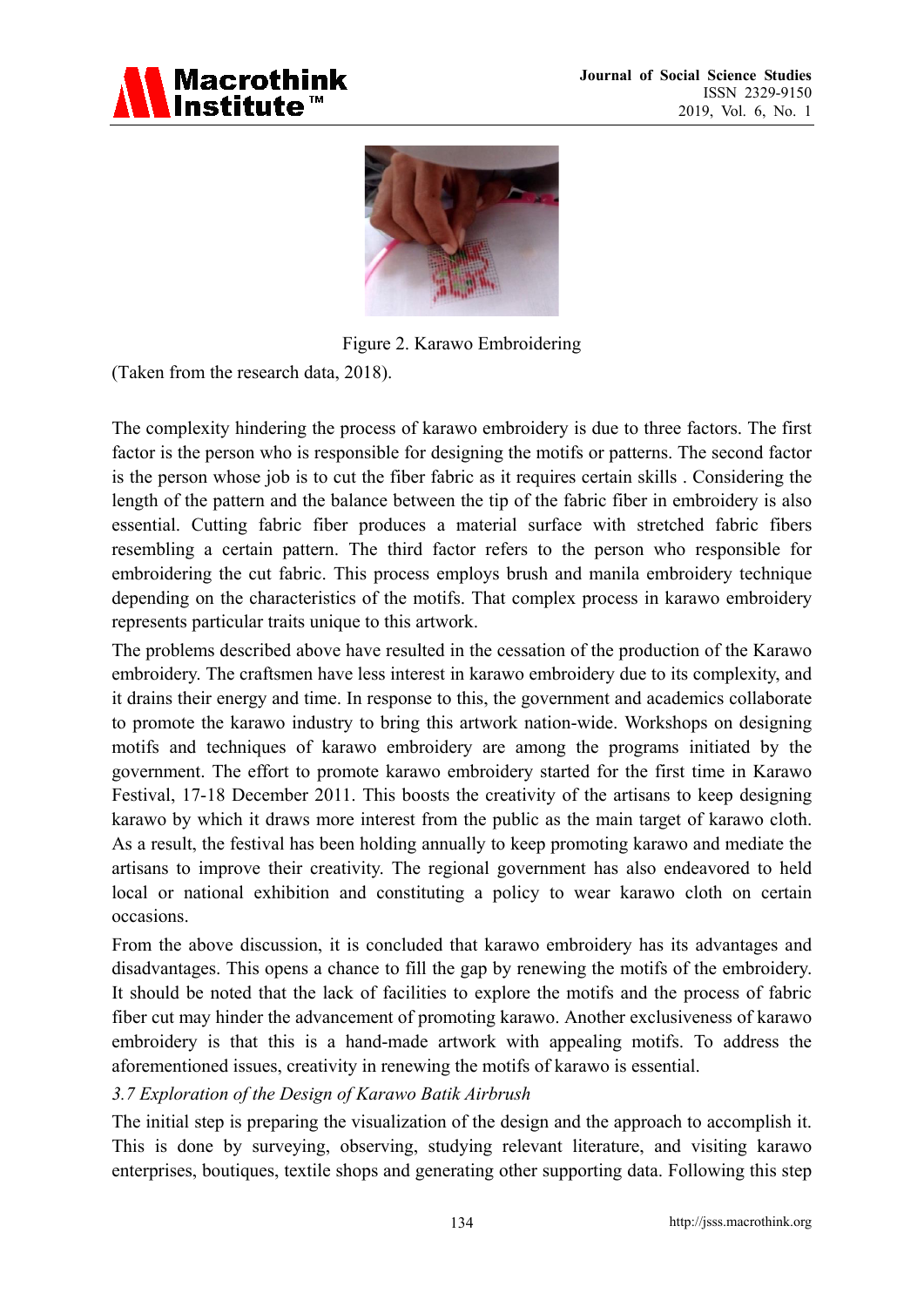# Macrothink<br>Institute™

is to examine the generated data. Considerations regarding the embroidery of new karawo are explored to determine the most appropriate concept to use. Such an exploration comprises the sources of ideas and its identification of the research problem, collecting data and references, and data analysis. The data analysis functions as the grounding in designing the motif. The details of the exploration step are as follow:

1) The exploration of the ideas involves observing and extracting reference sources and information to find themes. This step begins with an exploration of the possibilities of karawo embroidery functioning as a source of ideas. It aims to produce works of art that have the potential to become superior products of economically valuable regions.

2) This is also to explore the philosophical grounding reflecting the tradition and culture of Gorontalo along with its development. Field observation is done in some sites to observe the people's activity relating to the process of airbrush; this serves as the groundings in the implementation of airbrush on textile crafts.

3) Identifying ideas is done to analyze the references and the sources of information. This step begins by identifying the problem statement according to the social situation in Gorontalo and considering the references selected. This results in the formulation of research problem where the insight regarding the trend of Gorontalo people is required. Information regarding the modern tradition and culture is also needed as the sources of the idea.

4) Determining the materials is also done in the exploration process to optimize the pre-design step. Identifying the materials is done to conceptualize the artwork. The details of this step are as follow:

a. Surveying the handicraft industry and shops in Gorontalo to observe the development of the Karawo embroidery industry.

b. Identify materials based on physical properties representing the characteristic of karawo embroidery.

c. Determination of techniques, i.e. karawo embroidery and the implementation of batik with airbrush coloring, to determine the most appropriate technique in conceptualizing ideas into visual works, both in the background and structural manner.

*3.8 Designing Karawo Batik Airbrush* 

This step includes determining the most appropriate techniques for realizing ideas into visual works, both in a background and a structural way. The application of the shapes and other supporting aesthetical value is to reinforce the ideas or the concepts. Following the experiment of the shapes is the manifestation and structuration of the aesthetical value reflecting on several aspects to conceptualize ideas.Some sketches of the design are provided on the following pages.

# 1. Sketch Design

Drawing some sketches based on the ideas and the results of the primary and secondary data is done firstly. These sketches are further grouped based on the process and the exploration of the visualization of the artwork.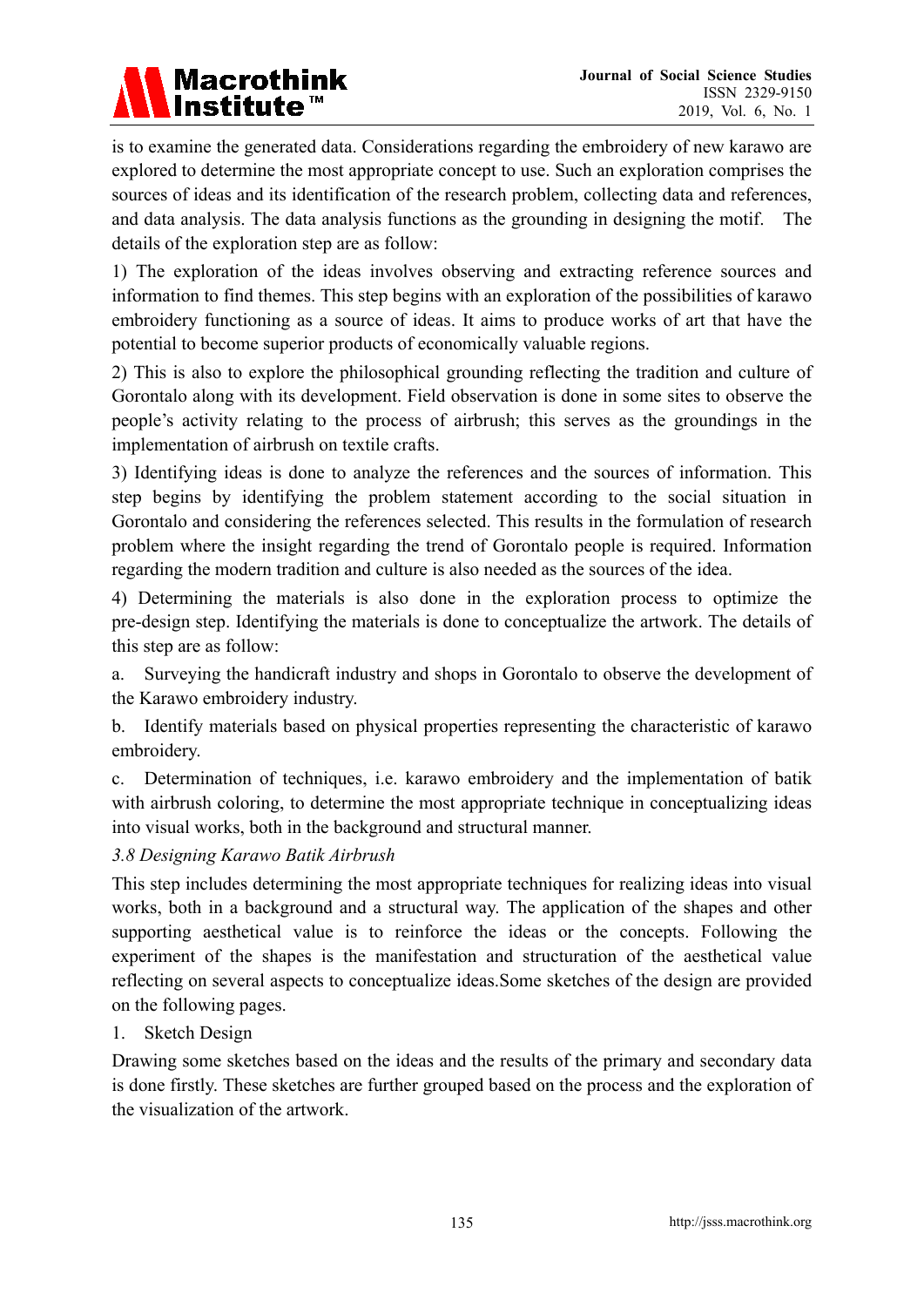



Figure 3. 'Maleo' Sketch

(Taken from research data, 2018).



Figure 4. 'Polopalo' Sketch

(Taken from the research data, 2018).

# 2. Work Design

Following the above steps is to draw the pattern according to the characteristics of karawo embroidery. The following figures are the example of the embroidery patterns.



Figure 5. 'Maleo' Embroidery Pattern

(Taken from research data, 2018).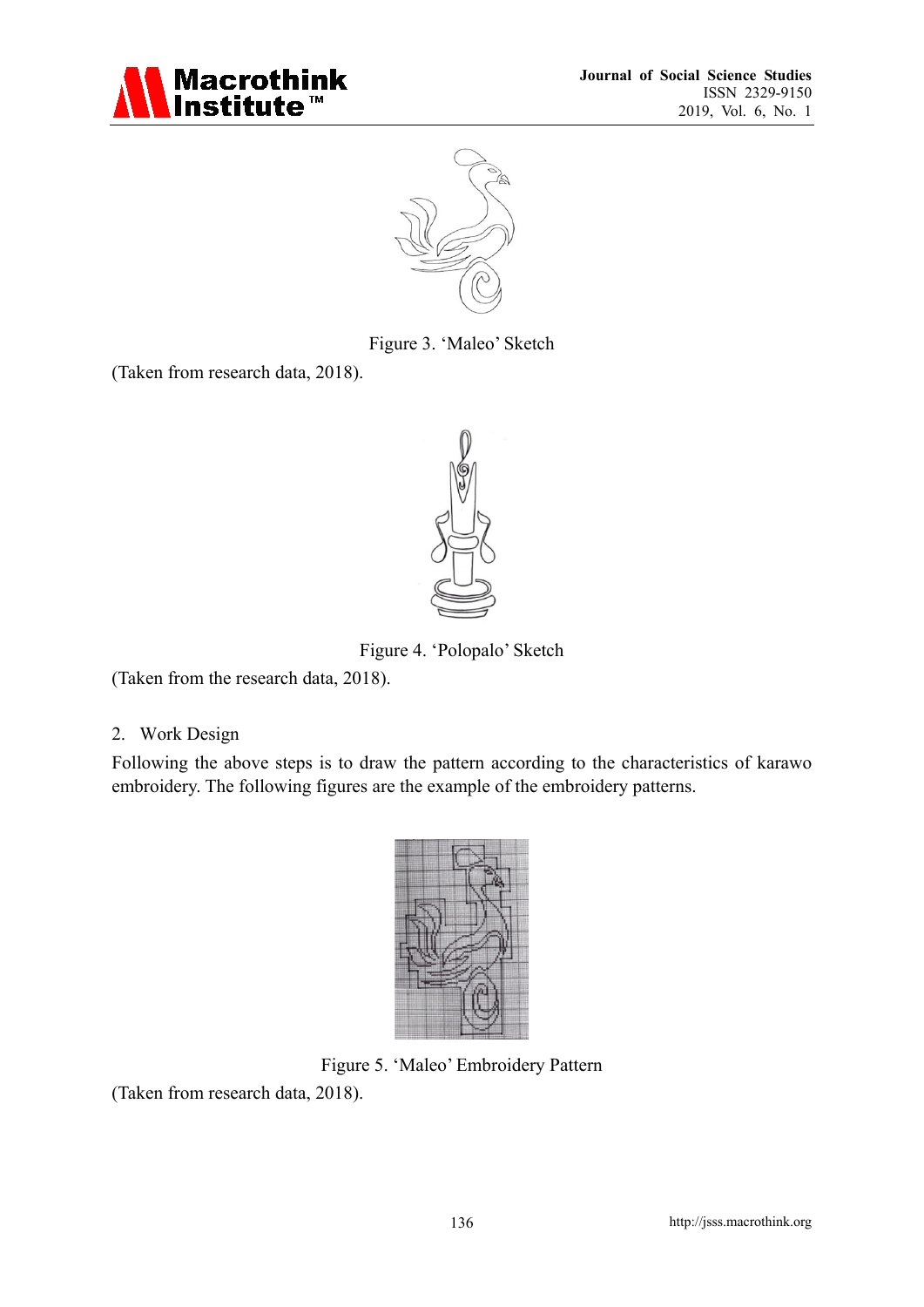



Figure 6. 'Polopalo' Embroidery Pattern

(Taken from research data, 2018).

Positioning the work pattern is done by referring to the grounding of the decoration. The application of the color is made to emphasize the color and nuance of Gorontalo culture. Its colors comprise red, yellow, green and purple. The combination of such colors reflects the value of *Tilabataila*or the four colors of Gorontalo (Rusli, 2000). The objective of applying the colors is to promote the local wisdom and to increase the income for karawo artisans.The final application of this process is the design of karawo batik airbrush.

# *3.9 Conceptualization of Karawo Batik Airbrush*

The conceptualization of artwork cannot be done once; it undergoes several processes. This is due to the existence of several different characteristics of each technique such as the application of karawo, batik,and airbrush coloring according to the design, including its finishing. This airbrush coloring technique is a coloring art that is no stranger to the community. The application of such a coloring method is expected to attract people because it triggers creativity in an artwork expression and innovation. The process of designing karawo motifs are threefold, i.e. designing sketch, drawing pattern, and designing the decoration of the cloth .The figure below is an example of an alternative model *of* karawobatik airbrush with Male'o bird-shaped decoration.



Figure 7. Male'o bird-shaped Decoration The Implementation of Airbrush on Batik (taken from research data, 2018).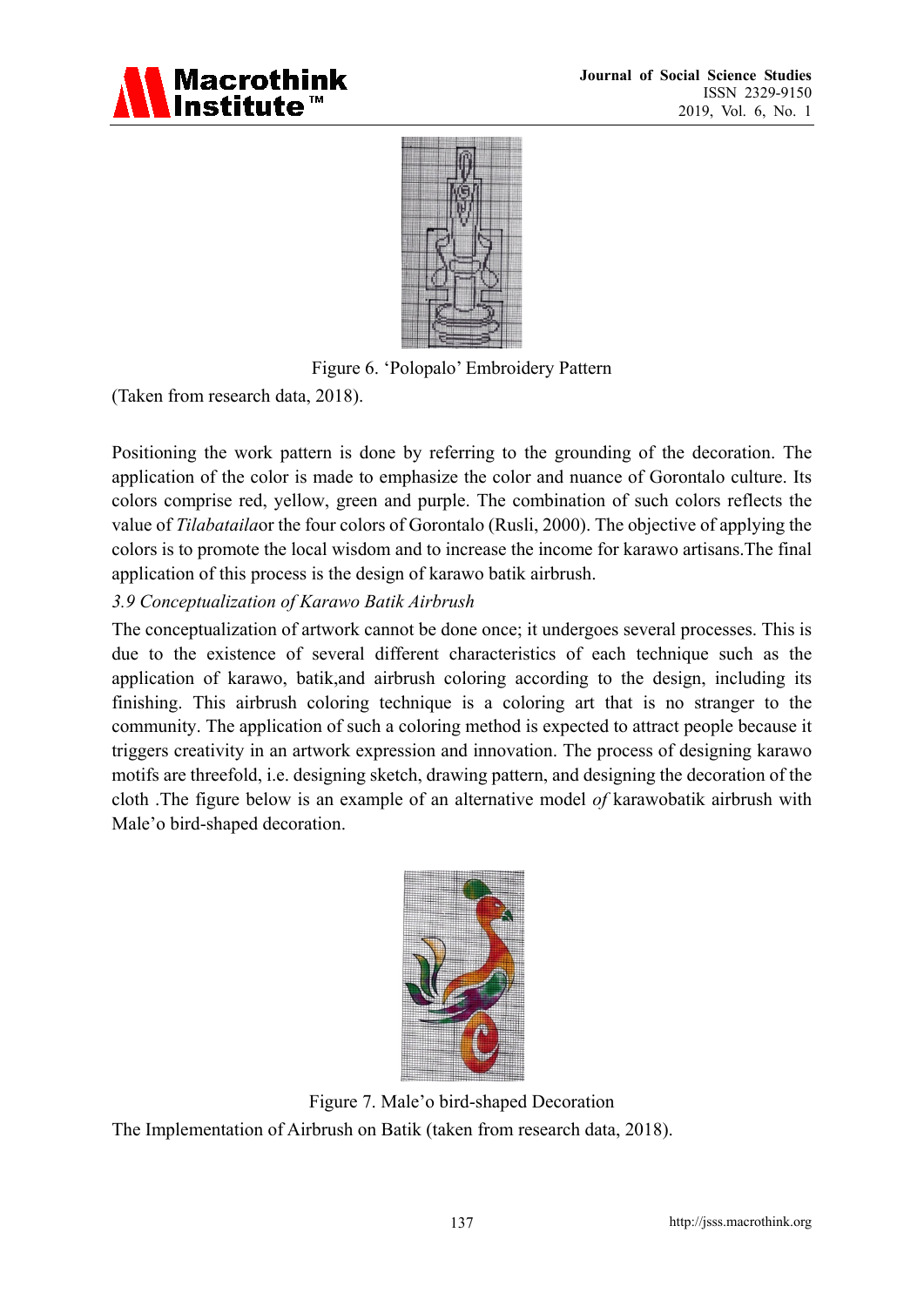

The design of Male'o bird (side view) sketch is stylized with several variations. The crest on the bird sketch represents the characteristic of a matureMale'o bird. Stylization on the shape of the body and tail of the bird is made giving it some spaces to explore the color. In addition, such design reflects the uniqueness to the karawo batik. The technical aspect of the design is visualized on a work pattern and decoration to add the more artistic look to the embroidery. The sketch in the early exploration step functions as the basic in designing the work pattern to minimize mistakes in designing the motif on karawo embroidery.The figure below is an example of an alternative model *of* karawobatik airbrush with Polopalo-shaped decoration.



Figure 8. Polopalo-shaped Decoration The Implementation of Airbrush on Batik (taken from research data, 2018).

The result of the visualization of the concept of design embeds the consideration of technical aspect and artistic touch that is expected to promote the variation of karawo motifs. The local wisdom of Gorontalo, such as the integration of Male'o and Polopalo motifs, is also among the aspects that should be taken into account . The combination of colors, i.e. red, dark yellow (gold), green and purple reflects the value of Tilabataila or the four colors of Gorontalo (Rusli, 2000). Each color has its meaning, such as bravery and responsibility (red), nobleness, loyalty, greatness and honesty (dark yellow or gold), fertility, wealth and peace (green), and elegance and prestige (purple). The implementation of airbrush coloring aims to add the impression of the complexity of the artwork that differs karawo with other embroideries . The application of airbrush on karawo batik results in a unique gradation of colors, making the embroidery looks more varied. It is expected that the new look adds more aesthetic value to the embroidery by which the karawo becomes a superior product.

# **4. Conclusion**

The identification and analysis of characteristics result in a potential, new karawo embroidery. The strength of handmade batik products is of valuable because it is not mass produced where it is considered as the uniqueness of this new karawo embroidery. The lack of karawo motifs is due to the inability to design and draw a pattern. The ability of the artisans in cutting the fabric fiber is central to the production of karawo. In other words, the complexity of the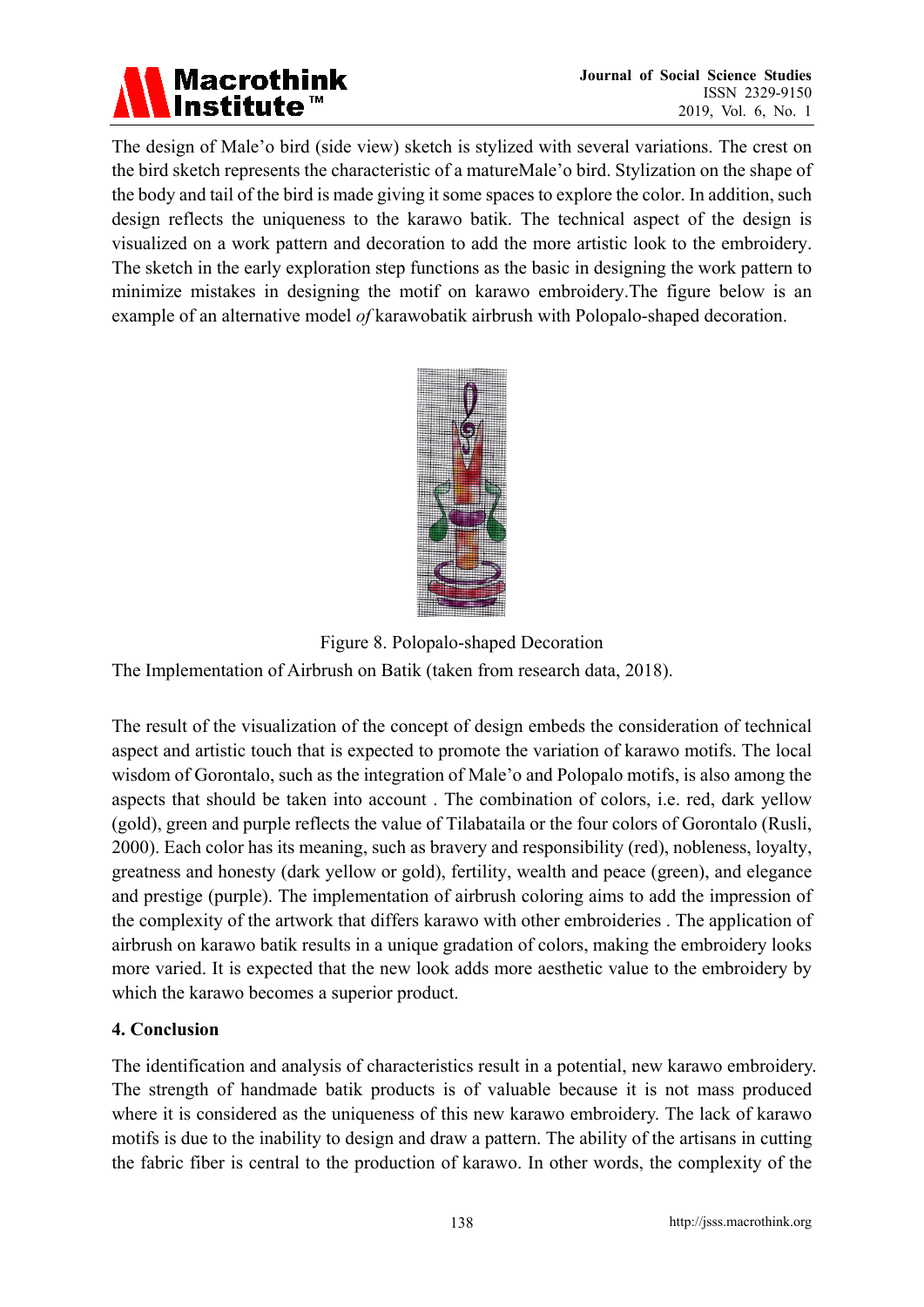

application of motifs is determined by the results of the cut of fabric; this also serves as the basics of designing the concept. This later becomes the grounding in designing the motif of karawo batik with airbrush finishing exclusive to this model that differs it with other similar cloth. As a result, it is expected that this local product can compete nation-wide.

# **References**

Alfian, T. I. (1997). Dimensi Teori dalam Wacana Ilmu Pengetahuan, in Kembang Setaman: Persembahan untuk Sang Maha Guru, Yogyakarta: BP ISI Yogyakarta.

Aesty, D. N. S. et al. (1998). Ekologi Industri [Industrial Ecology]. *Direktorat Jendral Pendidikan Tinggi Departemen Pendidikan dan Kebudayaa*, Jakarta.

Bank Indonesia. (2011). Survei Persepsi Masyarakat Terkait Karawo Gorontalo [Survey of Public Perception Regarding Karawo Gorontalo]. *Bank Indonesia Kantor*, Gorontalo.

Barnard, M. (1996). "Fashion as Communication atau Fashion sebagai Komunikasi: Cara Mengkomunikasikan Identitas Sosial, Seksual, Kelasdan Gender", *translation of Idi Subandy Ibrahim & Yosal Iriantara, Jalasutra*, Yogyakarta.

Craik, J. (1994). The Face of Fashion; Cultural Studies in Fashion. *Routledge*, London/New York.

Gustami. (2004). "Proses Penciptaan Kriya Seni "Untaian Metodologis". *BP ISI*, Yogyakarta.

Dharsono. (2015). Estetika Nusantara [The Aesthetics of Nusantara], Surakarta: ISI Press.

Hadi, R., Jumadi, D., & Sulaiman, S. (2015). The Role of Human Capital in the Development of Sulam Karawo Creative Industry in Gorontalo. *Int. J. Acad. Res., 7*(1), 158-162.

Hasdiana et al, (2013). *Proses Peningkatan Brand Image Kerawang Melalui Penciptaan Desain Ragam Hias Kreatif Beridentitas Kultural Budaya Gorontalo Untuk Mendukung Industri Kreatif*. Gorontalo: Laporan Penelitian.

Indarmaji. (1983). Seni Kerajinan Batik, Dinas Pariwisata Daerah Istimewa Yogyakarta.

Lurie, A. (1992). *The Language of Clothes Produk Fashioned*. London: Bloomsbury.

Mohamad, I., Dangkua, S., Botutihe. S. N., & Lahinta, A, (2018). Designing Contemporary Karawo Motifs for Teenagers. *Journal of Arts & Humanities, 07*(08), 30-37.

Niswatin, H., Hanisa, I., & Rahayu. (2018). The Cultural Value of Gorontalo as the Basis of Reconstruction of the Model of Organization and Finance Management of the Karawo Artisans in Indonesia. *Int Conference on Community Development, 231*, 470-474. https://doi.org/10.2991/amca-18.2018.131

Solomon, M. R. (1992), Consumer Behavior. *Allyn and Balon*. New York.

Sp. Soedarso. (2006). Trilogi Seni. Penciptaan Eksistensi dan Kegunaan Seni. *ISI Yogyakarta*. Yogyakarta.

Sudana, I. W. (2015). Characteristics of Karawo the Textile Ornaments from Gorontalo.